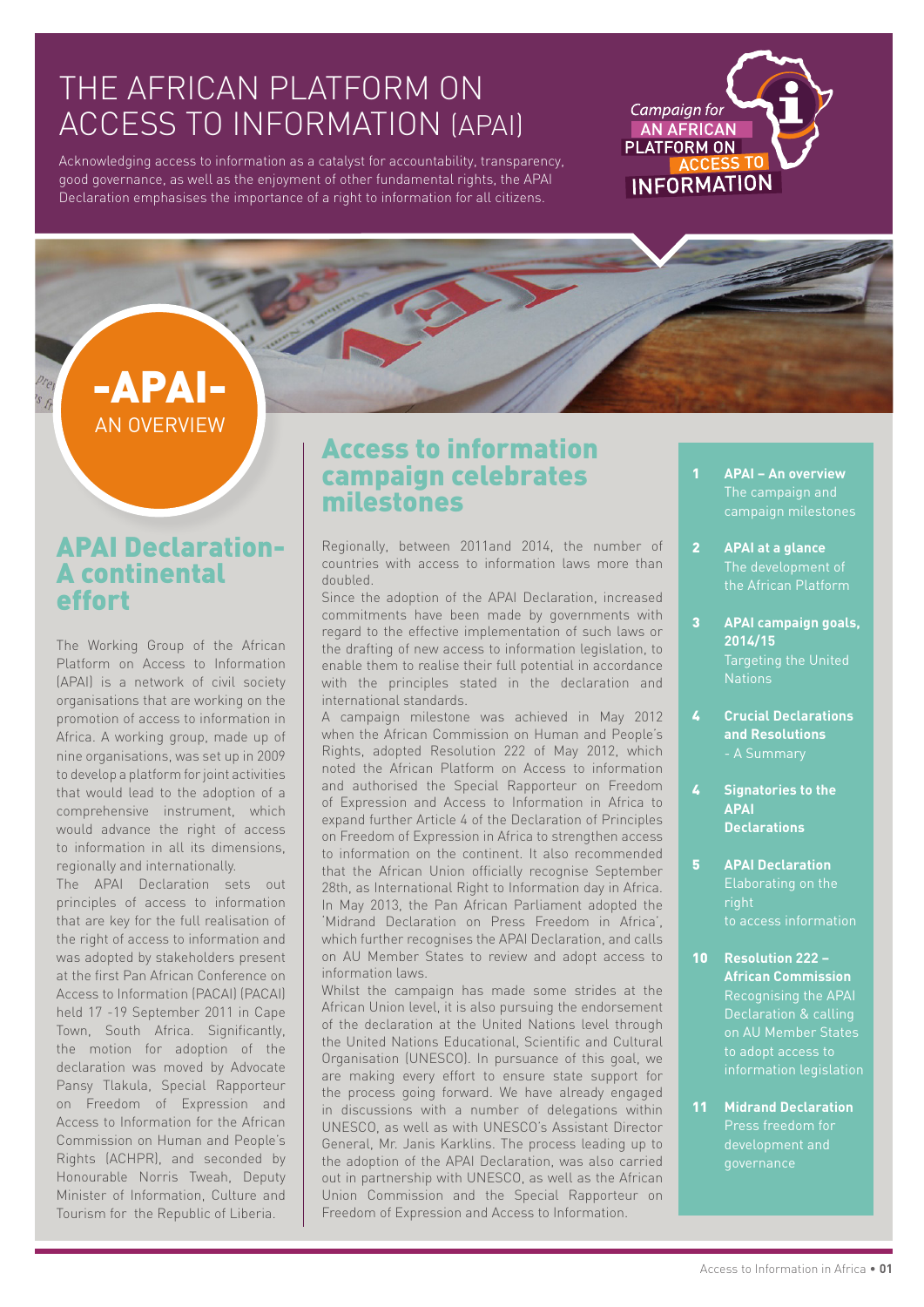# **APAI AT A GLANCE**

In 2009, a group composed of the **Africa Freedom of Information Centre (AFIC), Highway Africa, the Media Foundation of West Africa (MFWA), the Media Institute of Southern Africa (MISA), the Media Rights Agenda (MRA) and the Open Democracy Advice Centre (ODAC)** initiated the process and a working group was set up

The **APAI Declaration** was adopted at the PACAI on 19 September 2011

The **African Union adopted the Model Law on Access to Information (ATI)** in Africa, 25 February 2013



May 2013, the **Pan African Parliament**  adopted the **'Midrand Declaration on Press Freedom in Africa'**, which recognises the APAI Declaration

**session of the African Commission on Human and Peoples' Rights (ACHPR)** in Banjul (the Commission), the Gambia, in 18 April – 2 May 2012, as part of the campaign to ensure that access to information is a right enjoyed by all African citizens and the adoption of an African Model Law

The APAI working group attended the **51st** 

In 2011, the Working Group was expanded with the joining of **Article 19 (Eastern and West Africa), the African Editors' Forum (TAEF) and the Federation of African Journalists (FAJ)**

The number of **countries with ATI laws** grew from five in 2011 **to thirteen** in early 2014



As a result the **ACHPR** adopted **Resolution 222** in May 2012

The WG organised the **Pan African Conference on Access to Information (PACAI)** in Cape Town, South Africa, on 17 - 19 September 2011

Access to Information in Africa • **02**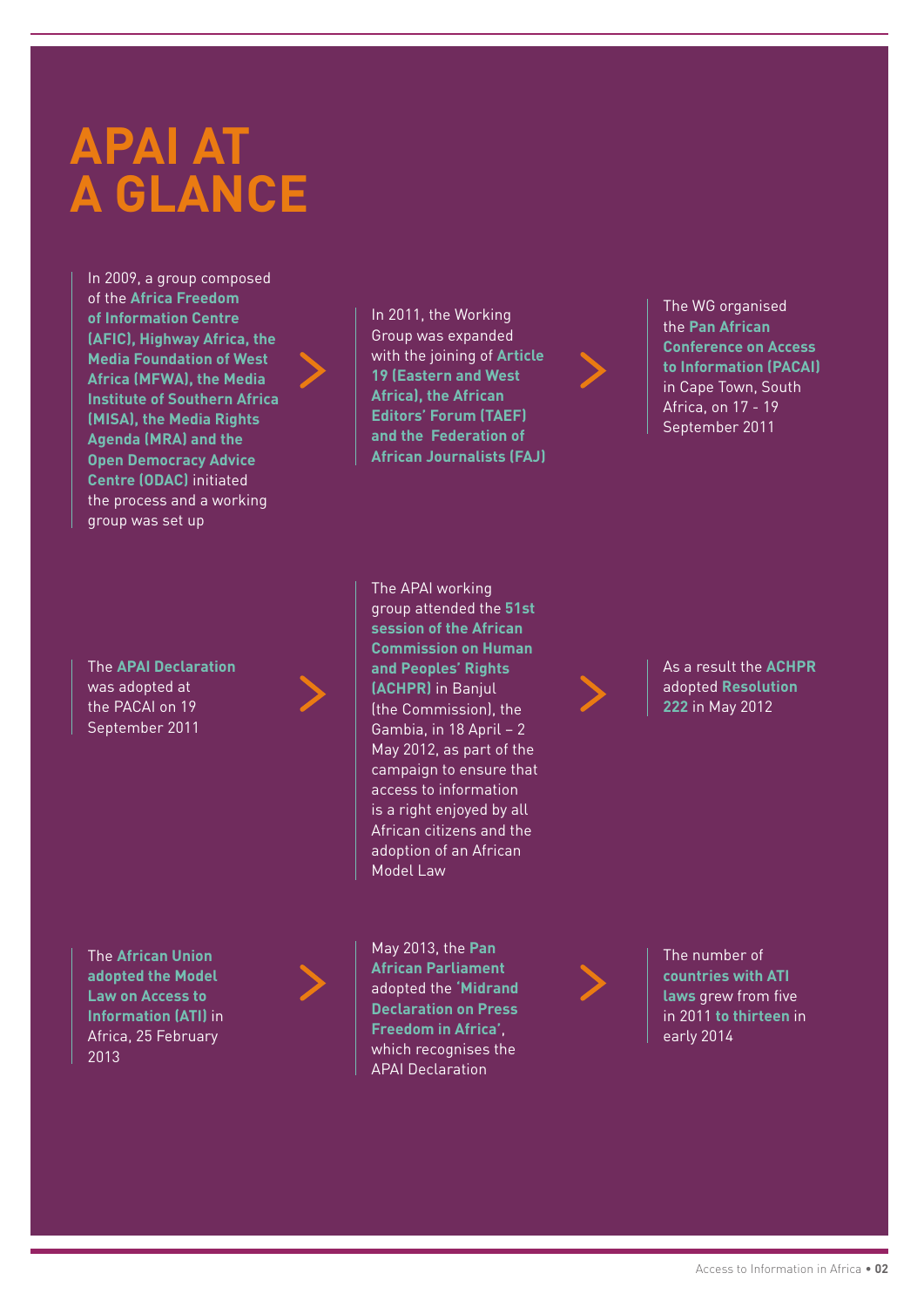## **APAI CAMPAIGN GOALS 2014/15**

The APAI Working Group seeks to place an item on the agenda for the upcoming Executive Board meeting requesting that UNESCO, through its General Conference:

- Endorses the "African Platform on
- throughout the world.
- General Assembly to also endorse/proan official stamp to the practice already adopted by many national governments and civil society organizations around the world.
- policies facilitating access to information held by UNESCO in line with the APAI Declaration.

| <b>APAI</b><br><b>WORKING</b><br>GROUP         |
|------------------------------------------------|
| Africa Freedom of Information Centre<br>(AFIC) |
| Article 19                                     |
| Federation of African Journalists (FAJ)        |
| <b>Highway Africa</b>                          |
| <b>Media Foundation for West Africa (MFWA)</b> |
| Media Institute of Southern Africa (MISA)      |
| Media Rights Agenda (MRA)                      |
| Open Democracy Advice Centre (ODAC)            |
| The African Editors' Forum (TAEF)              |



APAI Campaign Secretariat Private Bag 13386 Windhoek Email:apai@misa.org www.africanplatform.org Contact: +264 61 232975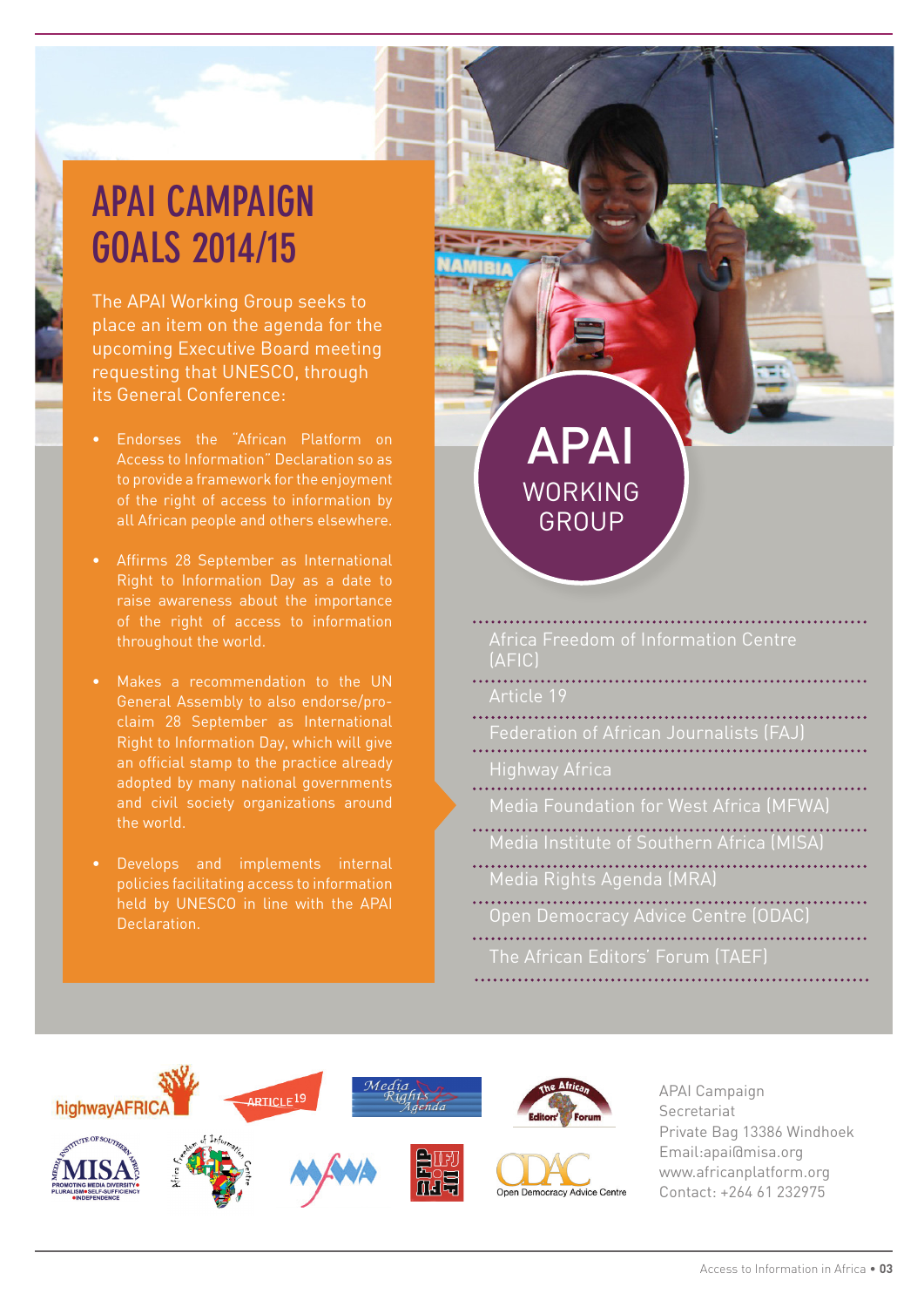# **CRUCIAL DECLARATIONS AND RESOLUTIONS**

A SUMMARY

## **SIGNATORIES TO THE APAI DECLARATION**

Thus far, the Declaration has been signed by over 260 individuals, including representatives of regional and international organisations, national governments, civil society organisations, educational institutions and the media. Amongst them are:

1. Advocate Pansy Tlakula, Special Rapporteur on Freedom of Expression and Access to Information in Africa,

2. Frank La Rue, UN Special Rapporteur on the Promotion and Protection of the Right to Freedom of Opinion and Expression. 

3. Guy Berger, Director for Freedom of Expression and Media Development at UNESCO.

4. Habiba Mejri Cheikh, Director of Information and Communication at the African Union Commission.

5. Hon. Labaran Maku, Minister of Information and Communications for Nigeria,

6. Hon. Norris Tweah, Deputy Minister of Information Cultural Affairs and Tourism for Liberia.

7. Hon. Obed Bapela, then Deputy Minister of Communications for South Africa,

8. Janis Karklins, then UNESCO Assistant Director General.

### The APAI Declaration

The African Platform on Access to Information Declaration adopted in Cape Town, South Africa, on 19 September 2011, provides guidance to countries for the implementation and enactment of access to information legislation.

The document promotes the right of access to information and contains key principles that speak to the central role that access to information plays in furthering numerous rights including gender equality, health, education, aid transparency and corruption.

The declaration not only highlights access to information as a human right, but also as a right that is essential to development, democracy, equality, and the provision of public service.

Acknowledging access to information as a catalyst for accountability, transparency, good governance, as well as the enjoyment of other fundamental rights, the APAI Declaration emphasises the importance of a right to information for all people, including marginalised groups such as women, children, rural people, the poor and persons with disabilities.

### Resolution 222 of the ACHPR

Resolution 222,adopted in Banjul, The Gambia, by the African Commission on Human and Peoples' Rights at the end of its 50th Ordinary Session on 2 May 2012, wherein the Commission requested that the AU consider proclaiming 28 September as International Right to Information Day in Africa, acknowledging the proposition made in the APAI Declaration.

The Resolution further authorises the Special Rapporteur on Freedom of Expression and Access to Information in Africa to expand Article IV of the Declaration of Principles on Freedom of Expression to include access to information.

### Midrand **Declaration**

The Midrand Declaration on Press Freedom in Africa was adopted by the Pan-African Parliament on 15 May 2013.

The Declaration recognises the APAI Declaration and calls on AU Member States to review and adopt access to information laws in accordance with the ACHPR Model Law on Access to Information.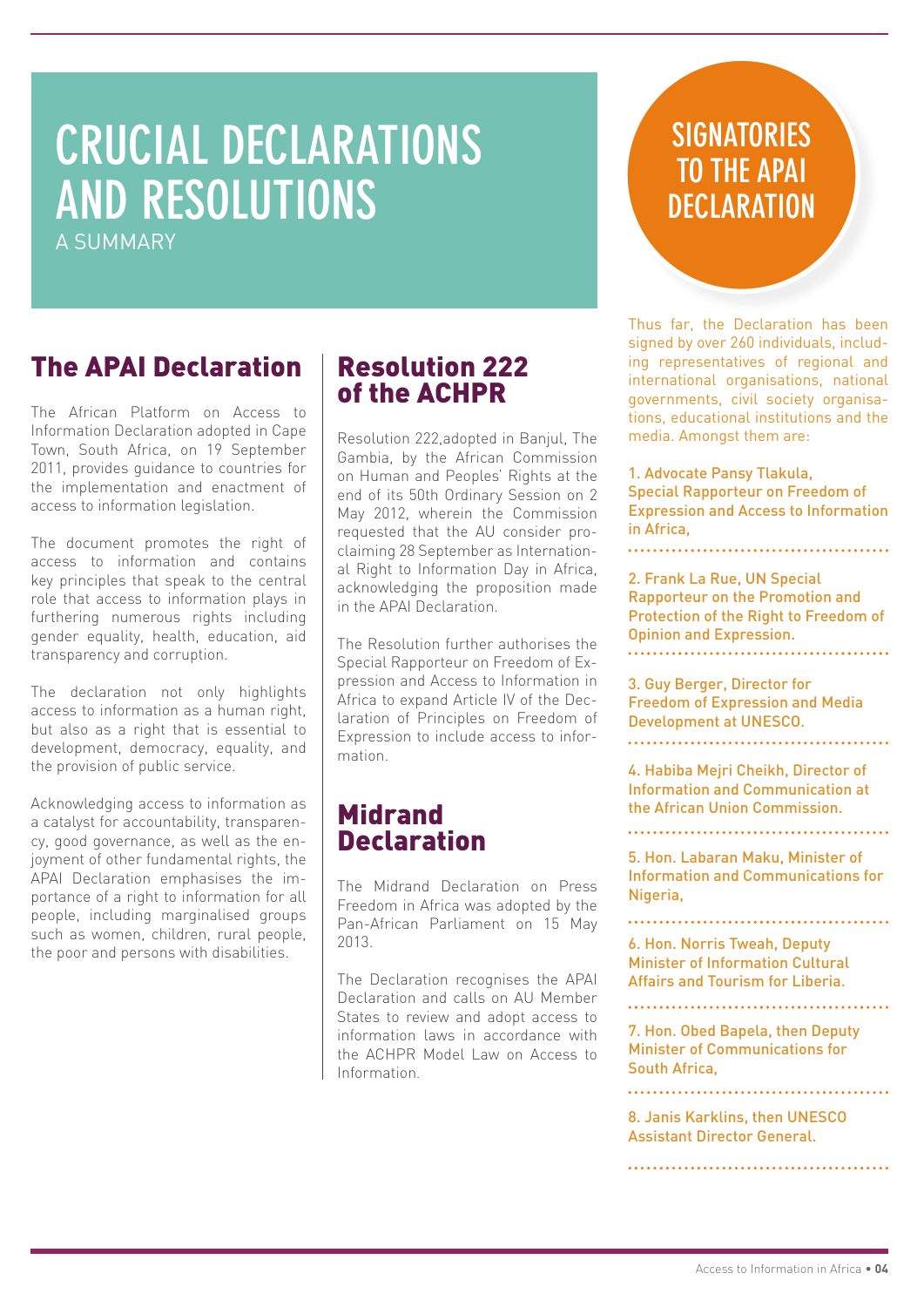## **AFRICAN PLATFORM ON ACCESS TO INFORMATION THE APAI DECLARATION 19 SEPTEMBER 2011**

#### Preamble

We, participants at the Pan African Conference on Access to Information, organised by the Windhoek+20 Campaign on Access to Information in Africa in partnership with the United Nations Educational, Scientific and Cultural Organisation (UNESCO), the African Union Commission (AUC) and the Special Rapporteur on Freedom of Expression and Access to Information of the African Commission on Human and Peoples' Rights in Cape Town, South Africa, 17 - 19 September 2011:

**Reaffirming** the 1991 Windhoek Declaration on Promoting an Independent and Pluralistic African Press and viewing the significant progress that has been made in the past 20 years on freedom of expression, access to information and the free flow of information;

**Stating** that access to information (ATI) is the right of all natural and legal persons, which consists of the right to seek, access and receive information from public bodies and private bodies performing a public function and the duty of the state to prove such information;

**Emphasising** that access to information is an integral part of the fundamental human right of freedom of expression, essential for the recognition and achievement of every person's civil, political and socio-economic rights, and as a mechanism to promote democratic accountability, good governance;

**Acknowledging** that access to information is instrumental to fostering access to education and health care, gender equality, children's rights, a clean environment, sustainable development and the fight against corruption;

**Recalling** Article 19 of the Universal Declaration of Human Rights of 10 December 1948, which guarantees that: "Everyone has the right to freedom of opinion and expression; this right includes freedom to hold opinions without interference and to seek, receive and impart information and ideas through any media and regardless of frontiers", Article 19 of the International Covenant on Civil and Political Rights and the UN Human Rights Committee General Comment No. 34 adopted in 2011 which states that Article 19(2) of the ICCPR includes the right of access to information held by public bodies, and Article 1.2 of the UNESCO Constitution;

**Underlining** Article 9 of the African Charter on Human and Peoples' Rights adopted by the Organisation of African Unity (OAU) on 27 June 1981, which provides that, "Every individual shall have the right to receive information";

**Reaffirming** Article IV(1) of the Declaration of Principles on Freedom of Expression in Africa, adopted by the African Commission on Human and Peoples' Rights at its 32nd Ordinary Session held in October 2002, which provides that "Public bodies hold information not for themselves but as custodians of the public good and everyone has a right to access this information, subject only to clearly defined rules established by law";

**Cognisant** of the African Union Convention on Preventing and Combating Corruption, the African Charter on Values and Principles of Public Service and Administration, the African Charter on Democracy, Elections and Governance, the African Youth Charter and the African Statistics Charter, all of which promote transparency in public life.

**Welcoming** the efforts of the African Commission on Human and Peoples' Rights Special Rapporteur on Freedom of Expression and Access to Information in developing a Model Law for AU Member States on Access to Information, aimed at assisting Member States in formulating, adopting or reviewing access to information legislation and its implementation;

**Mindful** of the efforts of international organisations and others to develop principles and declarations on the right of access to information and freedom of expression including the 2010 Brisbane Declaration "Freedom of Information: The Right to Know", the Atlanta Declaration and African Regional Findings, the Accra Agenda for Action, the Lagos Declaration on the Right of Access to Information, the Johannesburg Principles on National Security, Freedom of Expression and Access to Information, and the Declaration of Table Mountain;

**Aware** that the World Summit on the Information Society (WSIS) brought to the forefront the importance of access to information in the modern world through the Geneva Declaration of Principles and Tunis Commitment and that the Internet Governance Forum (IGF) plays a crucial role in bringing together all of the stakeholders to facilitate an international internet governance debate that includes issues of access and openness;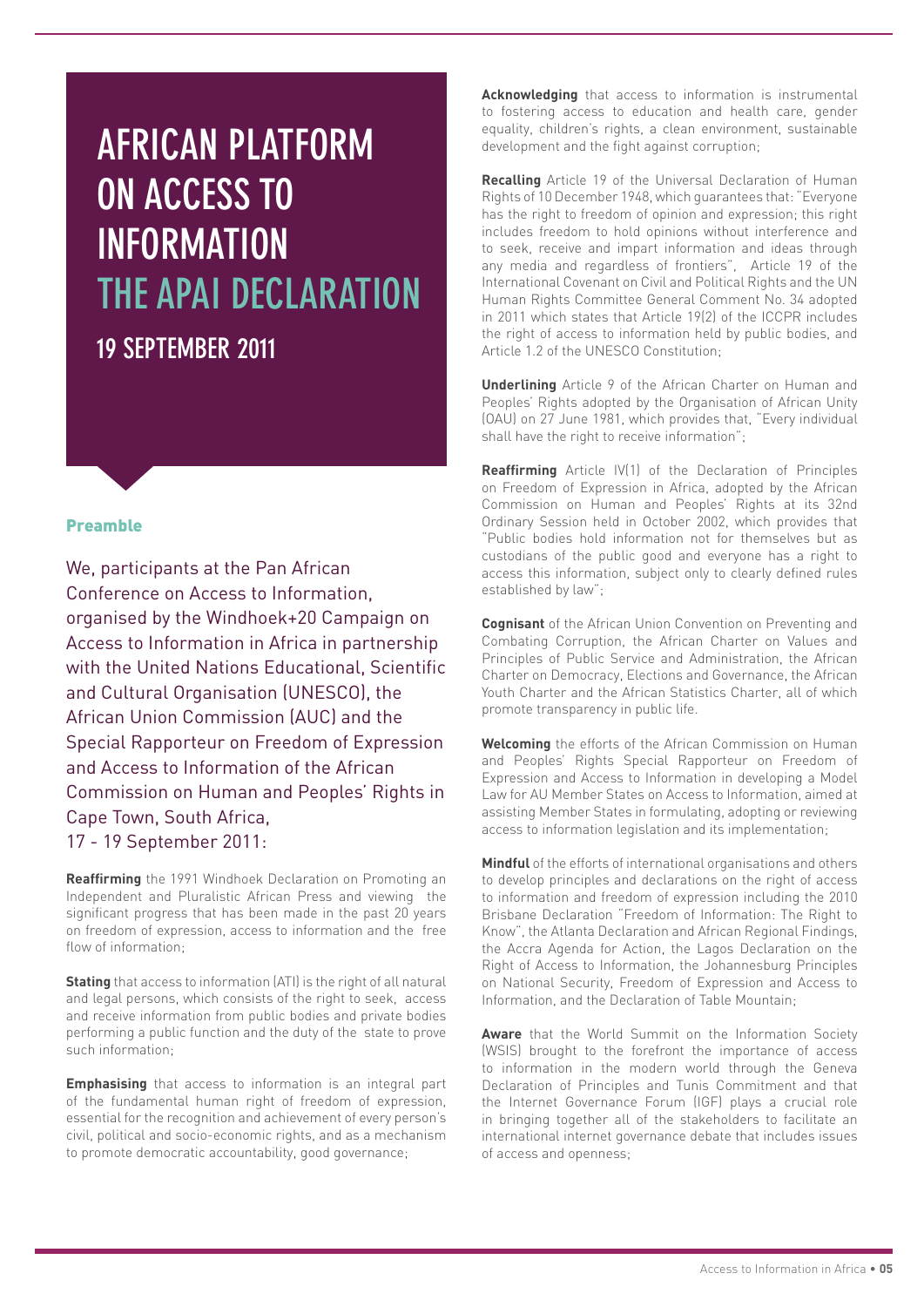**Recognising** the work of the African Union Commission to give practical expression to the various instruments of the African Union on freedom of expression and access to information, through such initiatives as the Pan African Media Network and portal, the new AU website, social networks, the media center, training programmes, ensuring media access to the AUC leadership, and publication of other information materials among others; as well as its efforts in promoting Information and Communications Technology (ICTs) in Africa;

**Encouraged** that over 90 countries around the world have adopted comprehensive national access to information laws or regulations including ten in Africa; that many countries in Africa have joined the Extractive Industries Transparency Initiative, the International Aid Transparency Initiative and the Open Government Partnership; and that the Economic Community of West African States is moving towards adoption of a binding Supplementary Act for a Uniform Legal Framework on Freedom of Expression and Right to Information;

**Concerned** that most African nations have not yet adopted comprehensive ATI laws or regulations and that significant problems remain with both the substantive provisions of many of those that have adopted laws and the full implementation of the laws;

**Acknowledging** that civil society organisations and government bodies around the world have adopted 28 September as International Right to Know Day;

**Convinced** that it is of critical importance that clear and comprehensive principles are established to guide the promotion and protection of the right of access to information in Africa through the adoption and effective implementation of appropriate national laws and regulations;

**Resolve** to adopt the following Principles on The Right of Access to Information:

#### Key Principles

- **1. Fundamental Right Accessible to Everyone.** Access to information is a fundamental human right, in accordance with Article 9 of the African Charter on Human and Peoples' Rights. It is open to everyone, and no one should be privileged or prejudiced in the exercise of this right on account of belonging to a class or group howsoever defined, and whether in terms of gender, class, race, political association, occupation, sexual orientation, age, nationality, HIV status, and other bases as cited in many African constitutions. It is not required that anyone must demonstrate a specific legal or personal interest in the information requested or sought or otherwise required to provide justification for seeking access to the information.
- **2. Maximum Disclosure.** The presumption is that all information held by public bodies is public and as such should be subject to disclosure. Only in limited circumstances set out in these principles below may disclosure be denied.
- **3. Established in Law.** The right of access to information shall be established by law in each African country. Such law shall be binding and enforceable and based on the principle of maximum disclosure. The law shall take precedence over other conflicting laws that limit access to information.
- **4. Applies to Public Bodies and Private Bodies.** The obligations of ATI shall apply to all public bodies, as well as to private bodies that are owned or controlled by the government, utilise public funds, perform functions or provide services on behalf of public institutions, or have exclusive contracts to exploit natural resources (with regards to said funds, functions, services or resources), or which are in possession of information which is of significant public interest due to its relation to the protection of human rights, the environment or public health and safety, or to the exposure of corruption or illegal actions or where the release of the information may assist in exercising or protecting any right.
- **5. Clear and Unambiguous Process.** The law shall include procedures for the exercise of the right. The process to obtain information should be simple and fast and take advantage of new information and communication technologies where possible. Bodies falling under the scope of the ATI law should provide assistance to requesters in order to ensure that they receive the information they need. The information provided should be provided in a form understandable to the requestor. Information should be disclosed within a clear and reasonable deadline provided for by law. It should be available at low or no cost.
- **6. Obligation to Publish Information.** Public and relevant private bodies shall be obliged to proactively release information in a timely manner about their functions, powers, structures, officials, decisions, expenditures, budgets, and other information relating to their activities that is of public interest. The dissemination should use all reasonable means of communications, including ICTs, to maximise access to all communities and sectors of society.
- **7. Language and Accessibility.** To the greatest extent possible, information should be available in the language of the person seeking it, in an accessible location, in a format that is as accessible as possible, and, in particular, ensures that it is accessible to those who may be particularly affected by the subject matter of the information.
- **8. Limited Exemptions.** The right of access to information shall only be limited by provisions expressly provided for in the law. Those exemptions should be strictly defined and the withholding of information should only be allowed if the body can demonstrate that there would be a significant harm if the information is released and that the public interest in withholding the information is clearly shown to be greater than the public interest in disclosure. Information can only be withheld for the period that the harm would occur. No information relating to human rights abuses or imminent dangers to public health, environment, or safety may be withheld.
- **9. Oversight Bodies.** Independent bodies such as an ombudsperson or information commissioner should be established to monitor and hold government bodies and relevant private entities to account on their access to information disclosure practices, to receive and decide upon complaints, and generally oversee the implementation of the access to information legislation. The oversight body should be adequately funded.
- **10. Right to Personal Data.** All persons have a right to access and correct their personal data held by third parties.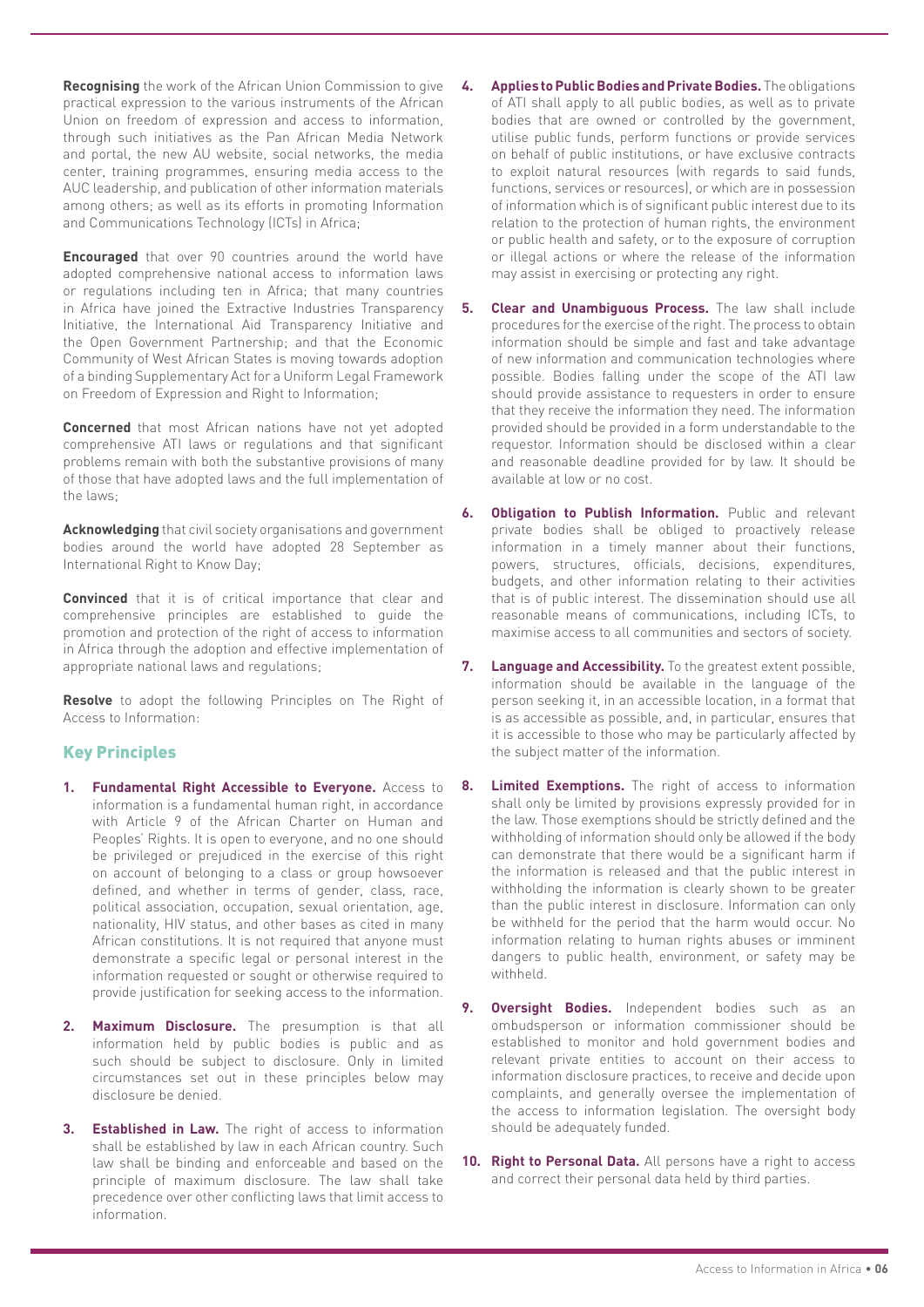- **11. Whistleblower Protection.** To ensure the free flow of information in the public interest, adequate protections against legal, administrative and employment-related sanctions should be provided for those who disclose information on wrong-doing and other information in the public interest.
- **12. Right of Appeal.** Everyone has a right to appeal administratively any action that hinders or denies access to information or any failure to proactively disclose information. They have a right to further appeal to an independent body and to finally seek judicial review of all limits of their right of access to information.
- **13. Duty to Collect and Manage Information.** Public and relevant private bodies have a duty to collect information on their operations and activities on behalf of their citizens. They also have a duty to respect minimum standards in relation to the management of this information to ensure  $\cdot$  6. that it may easily be made accessible to citizens.
- **14. Duty to Fully Implement.** Public and relevant private bodies have an obligation to ensure the law is fully implemented. This includes internal procedures and processes and the designation of responsible officials.

#### Application of Principles

These principles are essential to development, democracy, equality, and the provision of public service, and are applicable to, amongst others, the following:

- **1. Enabling Environment:** Governments should ensure that the legal frameworks create an enabling environment allowing individuals, civil society organisations including trade unions, media organisations, and private businesses to fully enjoy access to information, thus fostering active participation in socio-economic life by all, in particular people living in poverty and those discriminated against or marginalised.
- **2. Elections and Electoral Processes:** Governments and election management bodies have a positive obligation to provide the public with information before, during and after elections, not to interfere with media coverage, to encourage public participation and proactively publish campaign spending and contributions.
- **3. Disadvantaged Communities:** Governments have a particular obligation to facilitate access to information by disadvantaged minority groups and minority language speakers, as well as marginalised groups including women, children, rural people, the poor and persons with disabilities. Information should be available at no costs to these groups. This especially applies to information that contributes to the long-term empowerment of the groups. Governments also have an obligation to ensure equitable and affordable access to ICTs for those with special needs and for other disadvantaged persons and groups.
- **4. Women:** Governments, civil society and the media have an obligation to facilitate women's equal access to information, so that they can defend their rights and participate in public life. Civil society organisations should be encouraged to make the best use of access to

information mechanisms to monitor governments' fulfilment of commitments to further gender equality, to demand the enhanced delivery of services targeted at women and to ensure that the public funds they are entitled to actually reach them. The collection, management and release of information should be gender disaggregated.

- **Children and Youth:** Governments have an obligation to encourage the mass media to disseminate information and material of social and cultural benefit to children and the youth. Governments are further encouraged to facilitate the exchange and dissemination of such information and material from a diversity of cultural, national and international sources as well as the production and dissemination of information specifically for children and youth and wherever reasonably possible facilitate and encourage access to such information by children and youth.
- **6. Environmental Information:** Governments and intergovernmental organisations should increase their efforts in implementing Principle 10 of the 1992 Rio Declaration on the Environment and Development on the right of access to information, public participation and access to justice on environmental issues. Governments should adopt appropriate legislation and regulations to promote access and proactive release of environmental information, guarantee openness, fight secrecy in institutional practices, and repeal that which hinders public availability of environmental information. Governments´ capacity to supply environmental information and civil society organisations´ demand for such information, as well as engagement in decision-making processes and the ability to hold governments and other actors accountable for actions affecting the environment should be strengthened.
- **7. Education:** Taking into account the close connection between the right of access to information and the right to education, governments have the duty to make publicly available information about educational policies and assessments of their impacts, school performance data, and budgets for education at all government levels. Governments also have a positive obligation to provide information for each school, in particular, schools´ admission policies and admission lists, information on management practices, school governance, and other relevant aspects.
- **8. Health:** Governments have a duty to provide access to information with a view to ensuring and improving access to health care services and enhancing accountability regarding their provision. Civil society actors should be encouraged to implement actions to expand the reach of this type of information to all sectors in society, promote the exercise of the right to information to advance the right to health and counter its violations, undertake advocacy and monitoring actions and directly involve individuals in them. Enhanced access to health-related information shall not preclude the protection of individuals´ right to privacy.
- **9.** The Fight Against Corruption: By contributing to openness and accountability, access to information can be a useful tool in anti-corruption efforts. Besides ensuring that access to information legislation is effectively implemented, governments have a duty to guarantee a broader legal and institutional framework conducive to preventing and combating corruption. Civil society organisations and plural media independent of powerful political and commercial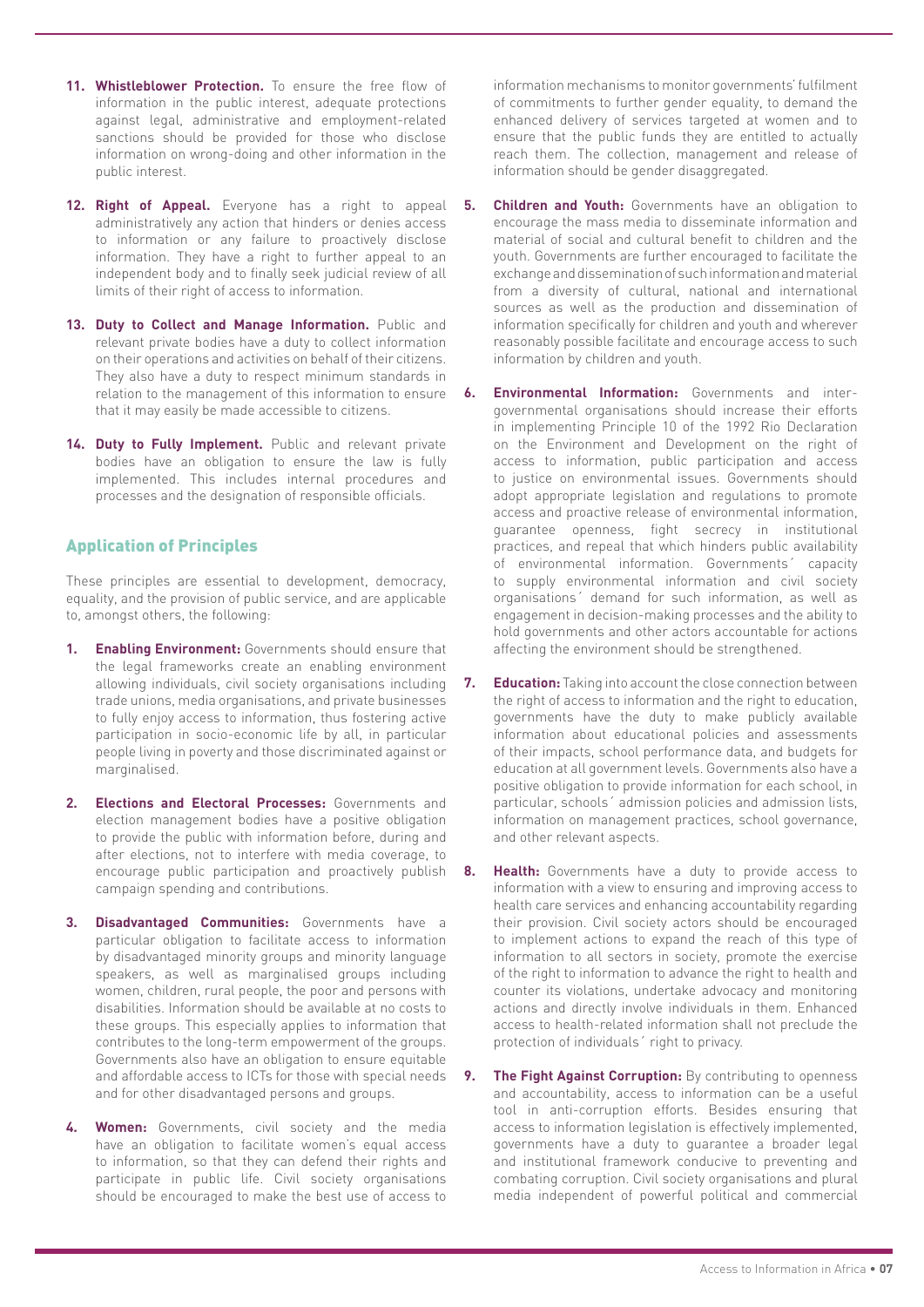interests are critical actors in unveiling and fighting corrupt practices, and their use of access to information laws and other mechanisms enhancing transparency should be encouraged.

- **10. Aid Transparency:** Governments, donors and recipients have a duty to make all information relating to development assistance including grants, loans and transfers to public and private bodies, and assessments on the use and effects of such assistance fully public in a proactive manner based on the principles of the International Aid Transparency Initiative.
- 11. **Natural Resources Transparency:** Governments should proactively publish all information including policies, impact assessments, agreements, subsidies, licenses, permits and revenues relating to the exploitation of natural resources including the extractive industries, water, fisheries, and forests. Private bodies which are exploiting natural resources should be required to publicly disclose the terms of such agreements and payments made to governments based on the principles developed by the Extractive Industries Transparency Initiative (EITI).
- **12. Media and Information Literacy:** Governments, civil society, education institutions, and the media have an obligation to promote media and information literacy, to assist individuals and communities to ensure that all members of society can understand and take advantage of new technologies, and to be able to participate intelligently and actively in public matters, and enforce their right of access to information. Citizens should be empowered to be able to consume information critically and express their views on such information, as well as be enabled to seek corrections where applicable.
- **13. Access to Information and Communications Technologies:** Governments have an obligation to (i) use ICTs and other media to ensure maximum disclosure and dissemination of information; (ii) promote and facilitate unhindered public access to such technologies for all citizens and especially for disadvantaged minority groups and minority language speakers, as well as marginalised people such as women, children, rural people, the poor and persons with disabilities.
- **14. Apply in Other Spheres:** The principles stated above on the right of access to information also apply to various spheres that have not been listed.

#### Call to Action

In light of the above, the Conference calls on:

#### **UNESCO to:**

• Endorse, through its General Conference, the "African Platform on Access to Information" and the proclamation of 28 September as International Right to Information Day, also recommending the endorsement of this International Day by the United Nations General Assembly, as a date to raise awareness about the importance of the right of access to information throughout the world;

Develop and implement internal policies facilitating access to information held by UNESCO in line with this Declaration, and to encourage the adoption of similar policies by other UN agencies.

#### **UN Economic Commission for Africa:**

• Develop as part of the RIO +20 Earth Summit a regional convention on access to environmental information, public participation and access to justice based on Principle 10 of the 1992 Rio Declaration and the UNEP Bali Guidelines.

#### **The African Union, its Organs and Institutions:**

- The African Commission on Human and Peoples' Rights to promote 28 September as African Right to Information Day;
- The African Commission on Human and People's Rights to adopt use this Declaration for a resolution authorising the Special Rapporteur on Freedom of Expression and Access to Information to expand Article IV of the Declaration of Principles on Freedom of Expression in Africa to incorporate the principles of this Declaration.
- The African Commission on Human and Peoples' Rights to complete and approve the proposed Africa Model Law for AU Member States on Access to Information;
- The African Union Commission to take forward this Declaration by (1) proposing to the next AU summit in January 2012 to adopt 28 September as African "Right to Information Day"; and (2) initiate an Experts Group to develop further instruments on access to information;
- The Pan-African Parliament (PAP) to endorse this Declaration:
- All African Union bodies to promote the respect of the principles in this Declaration by national governments and provide assistance in implementing them;
- The New Partnership for African Development (NEPAD) to adopt the revised African Peer Review Mechanism (APRM), which includes transparency and access to information;
- The African Union should develop and implement internal policies on access to information held by AU bodies based on this Declaration.

#### **Other African Regional Organizations and Institutions:**

- All Regional Economic Communities (RECs) should develop internal policies on access to information held by those bodies based on this Declaration;
- ECOWAS to review and adopt the Supplementary Act for a Uniform Legal Framework on Freedom of Expression and Right to Information in West Africa;
- The Southern African Development Community (SADC) to revise the Protocol on Culture, Information and Sport to include principles on access to information;
- Inter-governmental Agency on Development (IGAD) to develop and adopt a Protocol on access to information based on this Declaration;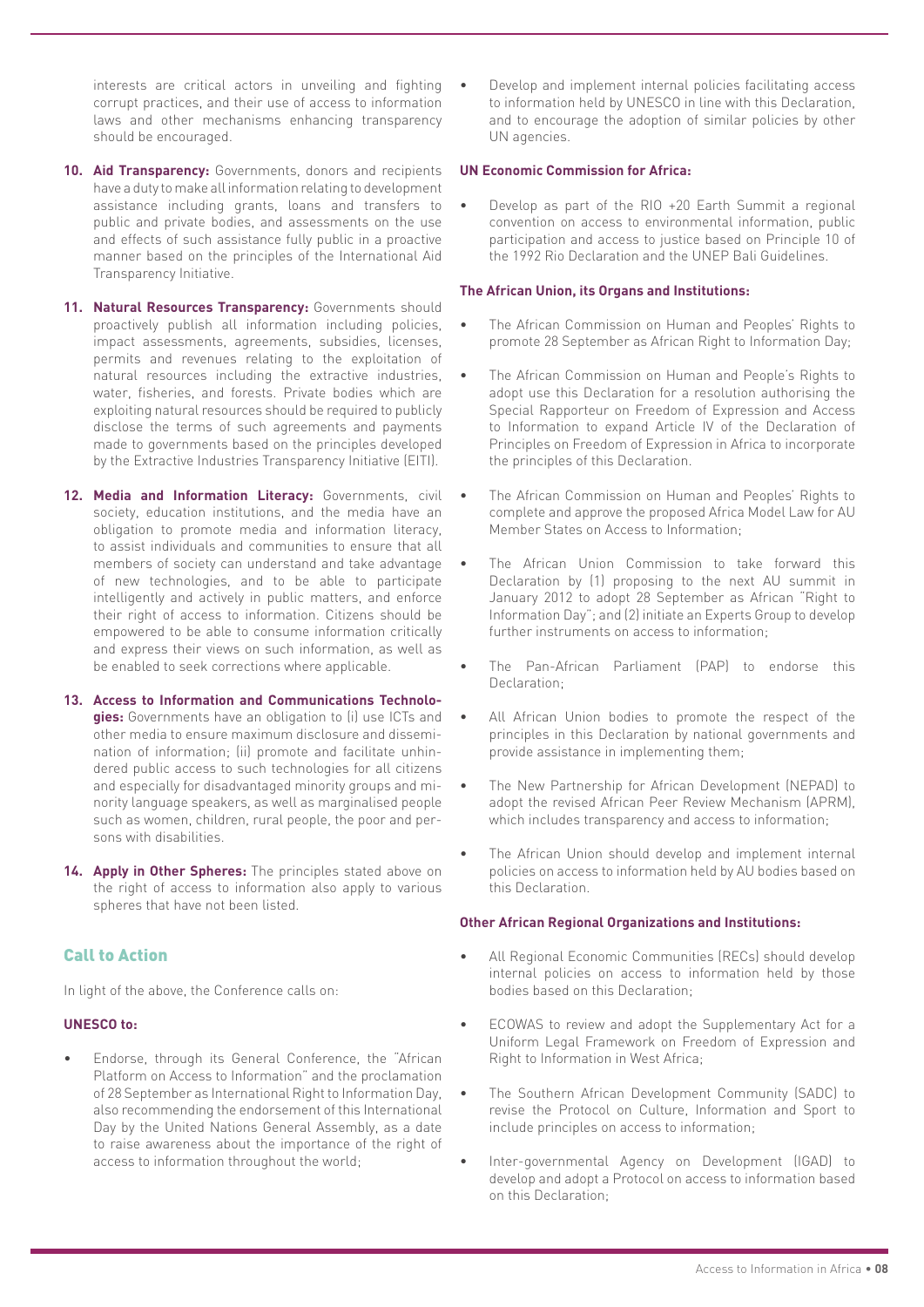- The East African Community (EAC) to develop and adopt a Protocol on access to information based on this Declaration;
- The African Development Bank (ADB) to adopt a revised public access policy based on the Transparency Charter for International Financial Institutions.

#### **National Governments of AU member states to:**

- Adopt or revise existing comprehensive laws on access to information in line with the principles in this Declaration and the proposed AU Model Law, and fully implement them;
- Harmonise legal frameworks to ensure access to information including repealing or revising antiquated laws which restrict access and ensuring that new laws are compatible with the ATI principles;
- Engage with civil society and other stakeholders to ensure widespread information demand and effective implementation of laws and policies to advance access to information by all persons, especially marginalised groups.
- Join and implement multi-stakeholder efforts including the Extractive Industries Transparency Initiative (EITI), the Construction Sector Transparency Initiative (CoST) and the Medicines Transparency Alliance (MeTA) to further transparency;
- Promote availability of public domain information through ICTs and public access to ICTs;
- Support AU efforts to adopt an instrument on access to information;
- Officially recognise 28 September as International and African "Right to Information Day";
- Adopt and effectively implement legislation and policies ensuring whistleblower-protection.

#### **Civil Society to:**

- Engage with governments in developing, enhancing and implementing ATI laws;
- Monitor progress on the implementation of ATI laws including sectoral laws;
- Create awareness on ATI and provide assistance to facilitate information access by the general public as well as by specific audiences (including women, minority groups and minority language speakers, children, rural communities, individuals with disabilities or living in poverty);
- Ensure transparency in their own activities;
- Promote September 28 as African and International Right to Information Day and, in particular, carry out activities on that date every year to advance the recognition, awareness and enjoyment of the right of access to information by all sectors of society.

#### **Media to:**

- Respect editorial independence, professional ethics and journalism standards in their provision of information;
- Recognise the need for transparency and accountability with regard to their own output and institutions, while safeguarding the principal of protecting sources;
- Respect and promote equality, and provide equitable representation within their information output;
- Promote the widest possible access to their information output;
- Enhance mechanisms for audience participation and response;
- Recognise and be responsive to gender differences in regard to audience and market research;
- Popularise the importance of, and issues around, access to information.
- Make optimum use of ATI laws to access information for the public interest.

#### **Business Sector Companies and Corporations to:**

- Join multi-stakeholder initiatives promoting transparency including EITI, CoST and MeTA;
- Adopt corporate and social responsibility (CSR) policies that promote transparency and accountability, including access to information and protection of whistleblowers;
- Proactively disclose information of public interest including on pollution releases and other environmental issues;
- Support government and CSO efforts to improve access to information in society.

#### **Public and Private Donors to:**

- Ensure that all information relating to the use of development assistance and its effects are made public;
- Ensure that all information relating to development assistance is made available in conformity with the International Aid Transparency Initiative (IATI) standards;
- Encourage and support governments in the adoption and full implementation of access to information laws and policies;
- Support civil society and governments' efforts to promote access to information.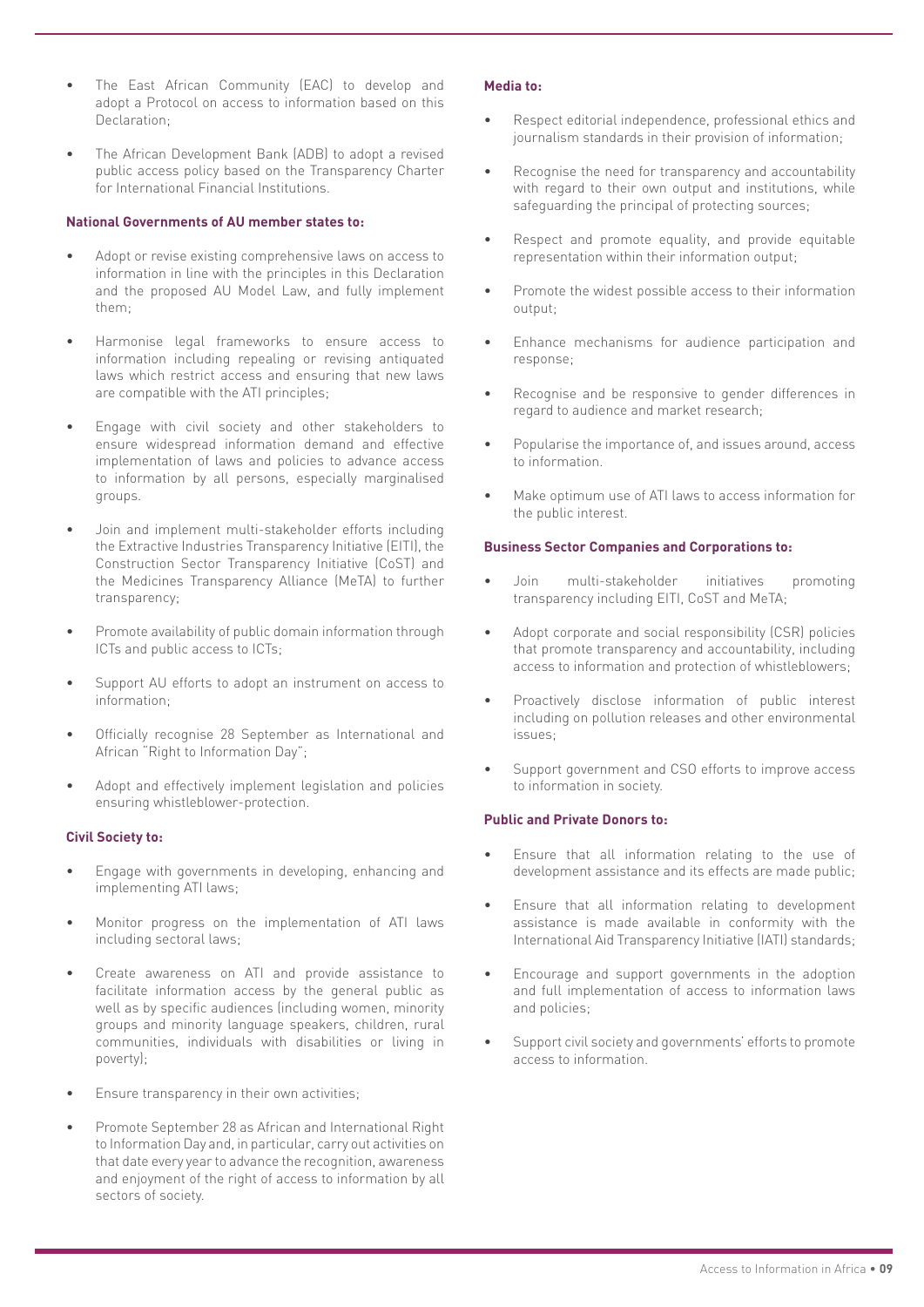## **RESOLUTION 222 – AFRICAN COMMISSION ON HUMAN AND PEOPLE'S RIGHTS**

Resolution to modify the Declaration of Principles on Freedom of Expression to include Access to Information and Request for a Commemorative Day on Freedom of Information

The African Commission on Human and Peoples' Rights (the African Commission) meeting at its 50th Ordinary Session held in Banjul, The Gambia, from 18 April to 2 May 2012;

**Recognising** its mandate to promote and protect human and peoples' rights pursuant to the African Charter on Human and Peoples' Rights (the African Charter);

**Underscoring** that the right of access to information is enshrined in Article 9 of the African Charter, and other international human rights instruments, including Article 19 of the Universal Declaration of Human Rights (UDHR), and the International Covenant on Civil and Political Rights (ICCPR);

**Underlining** that access to information is essential for the recognition and achievement of every person's civil, political and socio-economic rights, and as a mechanism to promote democratic accountability, and good governance;

**Recalling Resolution ACHPR/Res.62 (XXXII) 02** on the adoption of the Declaration of Principles on Freedom of Expression in Africa (the Declaration) of 2002, which elaborates on the scope of Article 9 of the African Charter;

**Underscoring** Principle IV (1) of the Declaration, which provides that "public bodies hold information not for themselves but as custodians of the public good and everyone has a right to access this information, subject only to clearly defined rules established by law," and Principle IV (2) which stipulates that "the right to information shall be guaranteed by law in accordance with the principles" set out in the Declaration;

**Recalling** Resolution **ACHPR/Res.122 (XXXXII) 07**, adopted during its 42nd Ordinary Session held from 15 to 28 November 2007, in Brazzaville, Republic of Congo, which expanded the mandate of the Special Rapporteur on Freedom of Expression in Africa (the Special Rapporteur) to include access to information;

**Noting ACHPR/Res.167 (XLVIII) 10:** Resolution on Securing the Effective Realization of Access to Information in Africa adopted during its 48th Ordinary Session, held in Banjul, The Gambia, from 10 to 24 November 2010, which authorised the Special Rapporteur to develop a Model Law on Access to Information for African Union (AU) Member States to assist them in formulating, adopting or reviewing access to information legislations and their implementation;

**Noting** further the African Platform on Access to Information adopted by the Pan African Conference on Access to Information held from 17 to 19 September 2011 in Cape Town, South Africa;

**Convinced** that it is of critical importance that clear and comprehensive principles are established to guide the promotion and protection of the right of access to information in Africa through the adoption and effective implementation of appropriate national laws and regulations;

**Recognising** the work of the African Union Commission(AUC) to give practical effect to the various instruments of the AU on freedom of expression and access to information, through such initiatives as the Pan African Media Network, the media center, as well as its efforts to promote Information and Communications Technology (ICTs) in Africa;

**Underlining** the importance of setting aside a day to commemorate access to information as a way to raise awareness and emphasise the importance of this right, and promote the ideals of good governance and accountability;

**Acknowledging** that civil society organisations and government bodies around the world have adopted 28 September as 'International Right to Know Day;

- **i. Authorises** the Special Rapporteur to initiate the process of expanding Article IV of the Declaration of Principles on Freedom of Expression in Africa to include access to information;
- **ii. Solemnly request** the AU to consider proclaiming 28 September as International Right to Information Day in Africa;
- **iii. Calls** on the AU to support the work of the Special Rapporteur by endorsing the Model Law on Access to Information following its adoption by the African Commission.

Done in Banjul, The Gambia, 2 May 2012